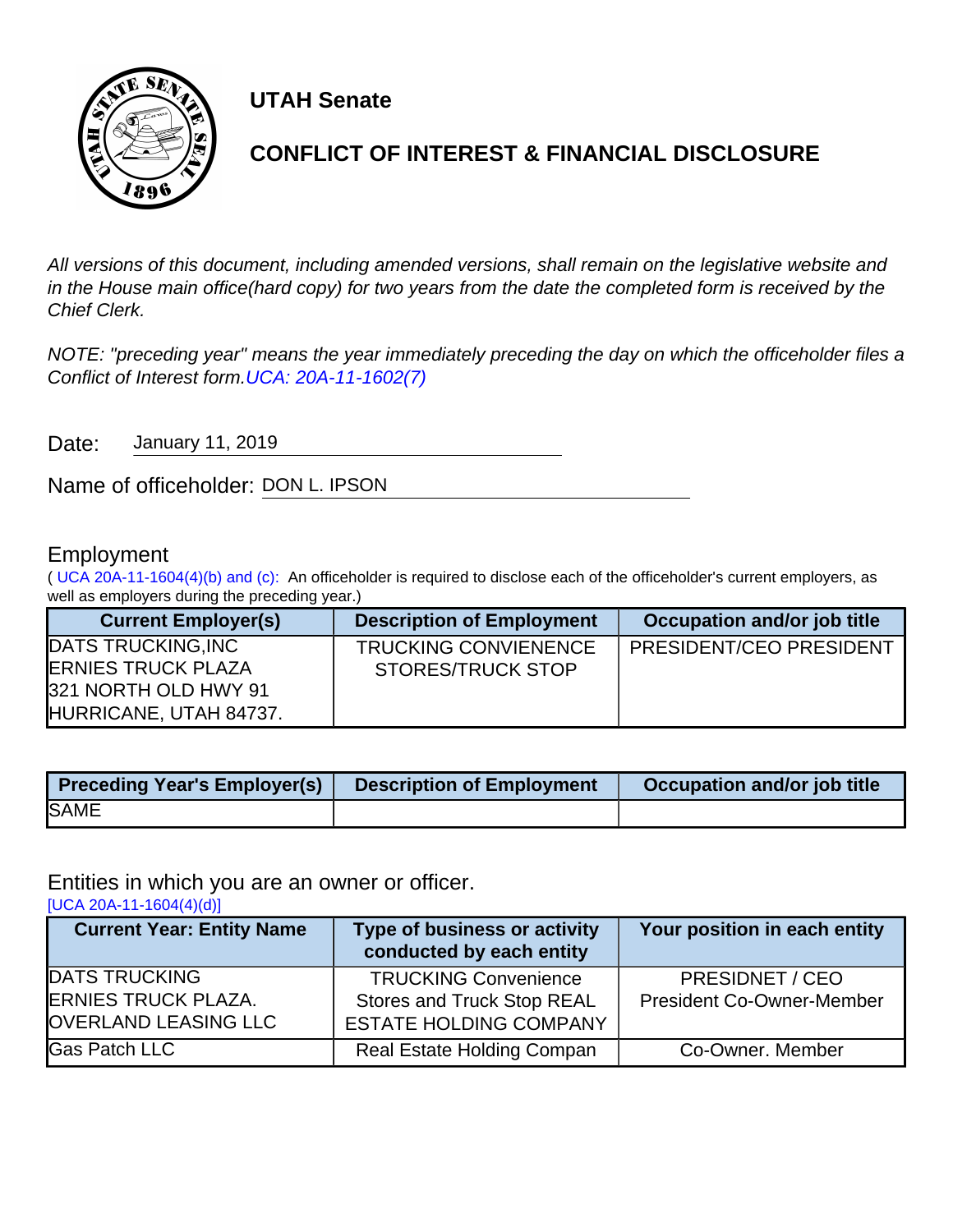| <b>Preceding Year: Entity Name</b> | Type of business or activity<br>conducted by the entity | Your position in each entity |
|------------------------------------|---------------------------------------------------------|------------------------------|
| <b>SAME</b>                        |                                                         |                              |

Each individual or entity from whom the regulated officeholder has received \$5,000 or more *in income* currently and during the preceding year.

#### [\[UCA 20A-11-1604\(4\)\(e\)\]](https://le.utah.gov/xcode/Title20A/Chapter11/20A-11-S1604.html)

NOTE: [UCA 20A-11-1604\(5\)\(b\)](http://le.utah.gov/xcode/Title20A/Chapter11/20A-11-S1604.html?v=C20A-11-S1604_2014040320140313) "in making the disclosure..., a regulated officeholder who provides goods or services to multiple customers or clients as part of a business or a licensed profession is only required to provide the information described in Subsection (4)(e) in relation to the entity or practice through which the regulated officeholder provides the goods or services and is not required to provide the information described in Subsection (4)(e) in relation to the regulated officeholder's customers or clients."

| Name of individual or entity | <b>Type of business or activity</b><br>conducted by the entity |
|------------------------------|----------------------------------------------------------------|
| DATS TRUCKING ERNIES TRUCK   | <b>FREIGHT STORES/TRUCK STOP</b>                               |
| PLAZA OVERLAND LEASING LLC   | <b>OPERATION REAL ESTE HOLDING</b>                             |
|                              | <b>COMPANY AND EQUIPMENT LEASING</b>                           |

Each entity in which you currently hold any stocks or bonds having a fair market value of \$5,000 or more, including info for the preceding year.

#### [\[UCA 20A-11-1604\(4\)\(f\)\]](https://le.utah.gov/xcode/Title20A/Chapter11/20A-11-S1604.html)

(excludes funds that are managed by a third party, including blind trusts, managed investment accounts, and mutual funds)

| Name of entity                                                | <b>Type of business or activity</b><br>conducted by the entity                                             |
|---------------------------------------------------------------|------------------------------------------------------------------------------------------------------------|
| DATS TRUKCING, INC ERNIES TRUCK<br>PLAZA OVERLAND LEASING LLC | <b>GENERAL FRIEGHT STOIRES/ TRUCK</b><br>STOPS REAL ESTATE HOLDING<br><b>COMPANY AND EQUIPMENT LEASING</b> |
| <b>Gas Patch LLC</b>                                          | <b>REAL ESTATE HOLDING COMPANY</b>                                                                         |

Entity or organization for which you serve on the board of directors or in any other type of paid leadership capacity (include current and preceding year).

[\[UCA 20A-11-1604\(4\)\(g\)\]](https://le.utah.gov/xcode/Title20A/Chapter11/20A-11-S1604.html)

\*(only required to list those entities not already listed in responses to questions 3, 4, or 5)

| Name of entity or organization     | <b>Type of business or activity</b> | Your position in the      |
|------------------------------------|-------------------------------------|---------------------------|
|                                    | conducted by the entity             | entity or organization    |
| <b>UTAH FOOD BANK</b>              | <b>FOOD DONATIONS SUPPLY TO</b>     | <b>Board of Directors</b> |
| DOCTORS FREE CLINIC                | <b>THE NEEDY MEDICAL CARE TO</b>    | <b>DIRECTOR Chairman</b>  |
| <b>UDOT Motor Carrier Advisory</b> | UNINSURED AND NEEDY UDOT            |                           |
| Board                              | Support to Motor operations         |                           |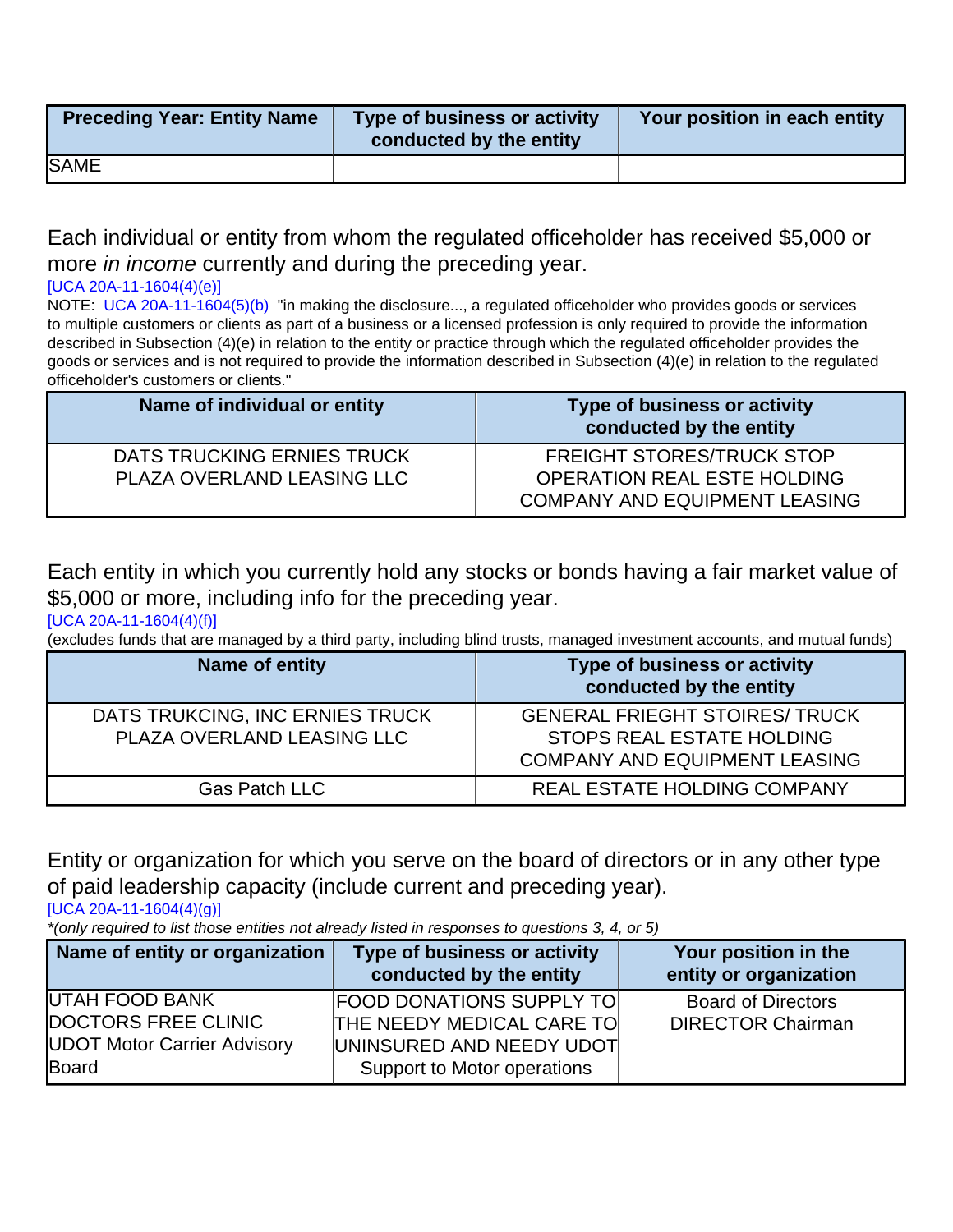Description of any real property in which the legislator holds an ownership or other financial interest that the legislator believes may constitute a conflict of interest. (optional)

[\[UCA 20A-11-1604\(4\)\(h\)\]](https://le.utah.gov/xcode/Title20A/Chapter11/20A-11-S1604.html)

| Description of the real property | Description of the type of<br>interest held by the legislator |
|----------------------------------|---------------------------------------------------------------|
| N/A                              |                                                               |

Name of spouse and any other adult residing in your household who is not related by blood or marriage, and their employment information. Include current employer(s) and employer(s) during the preceding year.

[\[UCA 20A-11-1604\(4\)\(i\)\(j\) and \(k\)\]](https://le.utah.gov/xcode/Title20A/Chapter11/20A-11-S1604.html)

Name of Spouse: JO ANN B. IPSON

| <b>Spouse's current employer</b>        | <b>Address</b>                       |
|-----------------------------------------|--------------------------------------|
| <b>DATS TRUCKING</b>                    | 321 NORTH OLD HWY 91 HURRICANE, UTAH |
|                                         |                                      |
| Spouse's employer in the preceding year | <b>Address</b>                       |

Information for other adults not related by blood or marriage who are living in the same home as officeholder.

| Name of Individual | Brief description of employment & occupation |
|--------------------|----------------------------------------------|
| N/A                |                                              |

Any other matter or interest you believe may constitute a conflict of interest. (optional)  $[UCA 20A-11-1604(4)(I)]$ 

NONE